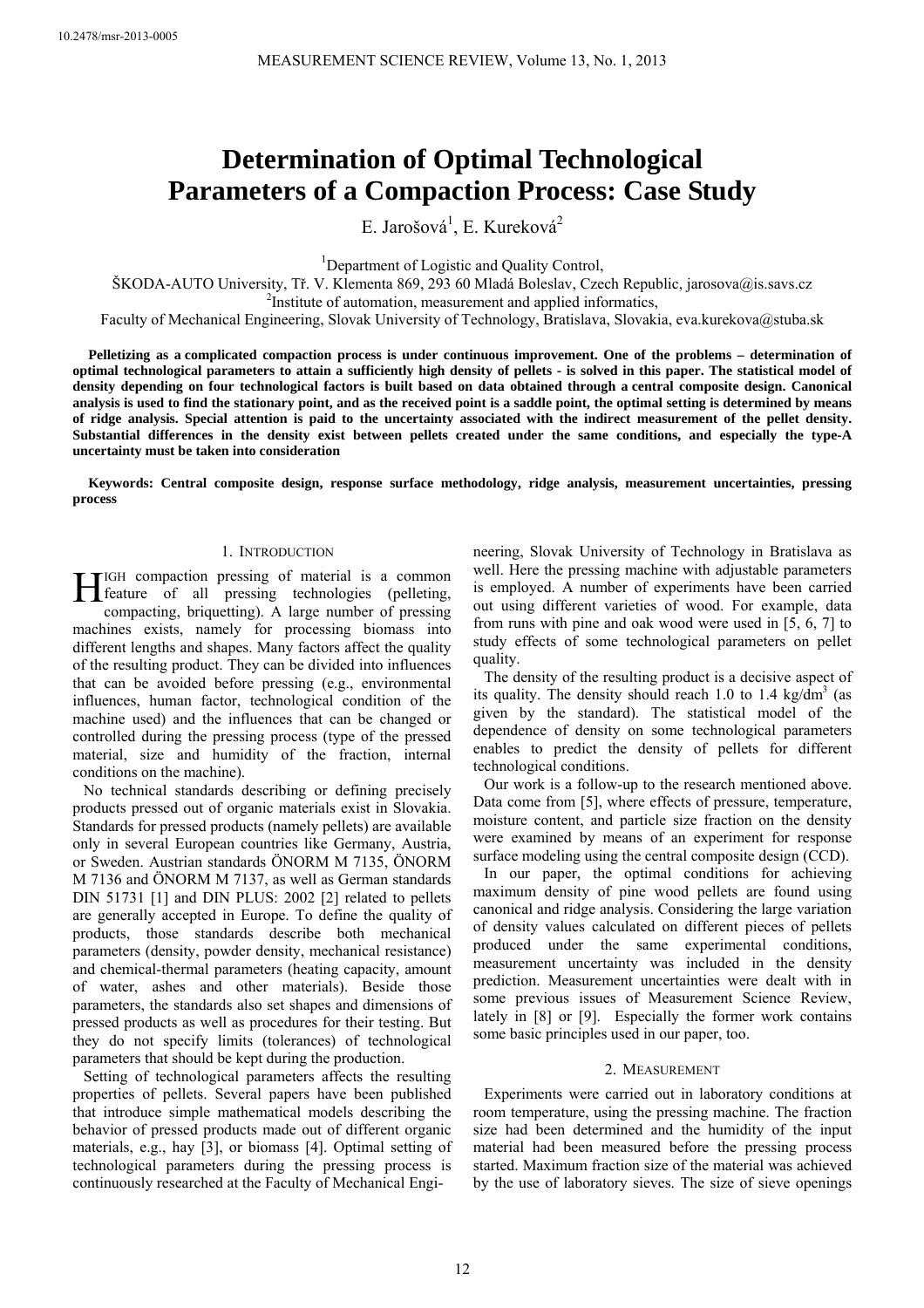limited the fraction size of the material. The required humidity was ensured in the laboratory drying chamber BINDER. Digital humidity meter GMH 3830 with maximum permissible error of  $\pm$  0.2 % was used.

The pressing chamber was filled by input material after achieving the desired process temperature (the thermometer with maximum permissible error of 0.5 °C was used). The required pressure was adjusted and the material was pressed (pressure gauge with maximum permissible error of 0.4 MPa was used). Seven pieces of pellets were produced at each setting of controlled technological parameters.

The produced pellets were allowed 24 hours for stabilization. Subsequently the length *L* and diameter *D* of each produced pellet were measured, using the Mitutoyo CD – 15D caliper (permissible error of 0.02 mm). This allowed the calculation of the volume *V* of the pellet. The digital balance KERN EW  $4200 - 2NM$  (permissible error  $0.02$  g) was used to determine the mass *m* of pellet, enabling to calculate the density.

## 3. EXPERIMENTAL VARIABLES

Pressure (factor A), temperature (factor B), moisture content (factor C), and particle size fraction (factor D) represent quantitative factors, effect of which is examined by the experiment. In comparison with the range of parameter values being used so far, the distance of factor levels (except for fraction size) was widened.

The model relating density to these quantitative factors can be described by an equation using either the variables  $z<sub>1</sub>$  to  $z_4$  with natural levels or the coded variables  $x_1$  to  $x_4$ . Based on the factorial part of the CCD from [5], the natural variables and the coded variables are related by equations

$$
x_1 = \frac{z_1 - 127}{32} x_2 = \frac{z_2 - 100}{15} x_3 = \frac{z_3 - 10}{2} x_4 = \frac{z_4 - 2.5}{1.5} (1)
$$

Experimental data are shown in Table 1. Columns  $z_1$  to  $z_4$  contain actual settings of factors given in their natural units, while columns  $x_1$  to  $x_4$  show the same settings after centering and scaling. Response values in the right column represent averages computed from densities of seven pellets.

The first 16 rows of Table 1 show treatments of the  $2<sup>4</sup>$ factorial part of the CCD, the  $17<sup>th</sup>$  row represents the approximate center point of the spherical experimental region and remaining rows should correspond to the star points of the CCD. As the natural factor levels at treatments no. 17 to 25 had not been chosen properly in the experiment reported in [5], coded levels of  $x_2$  to  $x_4$  in these rows differ from the standard design described in the fundamental books [10, 11, 12] or in papers [13, 14, 15, 16, 17]. This fact may have some minor effect to the precision of predictions.

#### 4. ANALYSIS OF EXPERIMENTAL DATA

Our analysis consists of several steps. At first the factorial part of the experiment is evaluated and most important effects are found (A). After fitting a second-order response surface model based on CCD (B), the stationary point and its nature are determined by canonical analysis (C). As the stationary point is a saddle point, suitable operation conditions are revealed by means of ridge analysis (D). To predict the density at the optimal conditions, measurement uncertainty is calculated (E) and included in the construction of confidence intervals (F).

|                | A                | B     | $\mathcal{C}$    | D                        | $\mathbf{A}$     | B                | $\mathsf{C}$     | D            | Response     |
|----------------|------------------|-------|------------------|--------------------------|------------------|------------------|------------------|--------------|--------------|
| row            | $\overline{z}_1$ | $z_2$ | $\overline{z}_3$ | $\overline{z}_4$         | $x_1$            | $x_2$            | $x_3$            | $x_4$        | $\mathcal Y$ |
| 1              | 95               | 85    | 8                | $\mathbf{1}$             | $-1$             | $-1$             | $-1$             | $-1$         | 1.135        |
| $\overline{2}$ | 159              | 85    | 8                | $\,1$                    | $\,1$            | $-1$             | $-1$             | $-1$         | 1.157        |
| 3              | 95               | 115   | 8                | $\mathbf{1}$             | $-1$             | $\,1$            | $-1$             | $-1$         | 1.191        |
| $\overline{4}$ | 159              | 115   | 8                | $\mathbf{1}$             | $\mathbf{1}$     | $\mathbf{1}$     | $-1$             | $-1$         | 1.236        |
| 5              | 95               | 85    | 12               | $\,1$                    | $-1$             | $-1$             | $\mathbf{1}$     | $-1$         | 0.800        |
| 6              | 159              | 85    | 12               | $\,1$                    | $\,1$            | $-1$             | $\mathbf{1}$     | $-1$         | 1.007        |
| 7              | 95               | 115   | 12               | $\mathbf{1}$             | $-1$             | $\mathbf{1}$     | $\mathbf{1}$     | $-1$         | 1.174        |
| 8              | 159              | 115   | 12               | $\mathbf 1$              | $\mathbf{1}$     | $\,1$            | $\mathbf{1}$     | $-1$         | 1.236        |
| 9              | 95               | 85    | 8                | $\overline{\mathcal{L}}$ | $-1$             | $-1$             | $-1$             | $\mathbf{1}$ | 1.089        |
| 10             | 159              | 85    | 8                | $\overline{\mathcal{L}}$ | $\mathbf 1$      | $-1$             | $-1$             | $\mathbf{1}$ | 1.081        |
| 11             | 95               | 115   | 8                | $\overline{4}$           | $-1$             | $\mathbf 1$      | $-1$             | $\mathbf{1}$ | 1.167        |
| 12             | 159              | 115   | 8                | 4                        | $\mathbf{1}$     | $\mathbf{1}$     | $-1$             | $\mathbf{1}$ | 1.206        |
| 13             | 95               | 85    | 12               | $\overline{\mathcal{A}}$ | $-1$             | $-1$             | $\mathbf{1}$     | $\mathbf{1}$ | 0.755        |
| 14             | 159              | 85    | 12               | $\overline{\mathcal{A}}$ | $\mathbf 1$      | $-1$             | $\mathbf{1}$     | $\mathbf{1}$ | 0.960        |
| 15             | 95               | 115   | 12               | 4                        | $-1$             | $\mathbf{1}$     | $\mathbf{1}$     | $\mathbf{1}$ | 1.128        |
| 16             | 159              | 115   | 12               | $\overline{\mathcal{A}}$ | $\mathbf{1}$     | $\,1$            | $\mathbf{1}$     | $\mathbf{1}$ | 1.135        |
| 17             | 127              | 100   | 10               | $\overline{2}$           | $\boldsymbol{0}$ | $\boldsymbol{0}$ | $\boldsymbol{0}$ | $-0.3$       | 1.016        |
| 18             | 63               | 100   | 10               | $\overline{c}$           | $-2$             | $\boldsymbol{0}$ | $\boldsymbol{0}$ | $-0.3$       | 1.023        |
| 19             | 191              | 100   | 10               | $\overline{c}$           | $\overline{c}$   | $\mathbf{0}$     | $\boldsymbol{0}$ | $-0.3$       | 1.101        |
| 20             | 127              | 55    | 10               | $\overline{c}$           | $\boldsymbol{0}$ | $-3$             | 0                | $-0.3$       | 0.972        |
| 21             | 127              | 130   | 10               | $\overline{c}$           | $\boldsymbol{0}$ | $\overline{2}$   | $\boldsymbol{0}$ | $-0.3$       | 1.146        |
| 22             | 127              | 100   | 5                | $\overline{2}$           | 0                | $\boldsymbol{0}$ | $-2.5$           | $-0.3$       | 1.186        |
| 23             | 127              | 100   | 15               | $\overline{2}$           | $\boldsymbol{0}$ | $\boldsymbol{0}$ | 2.5              | $-0.3$       | 1.053        |
| 24             | 127              | 100   | 10               | 0.5                      | $\boldsymbol{0}$ | $\boldsymbol{0}$ | $\boldsymbol{0}$ | $-1.3$       | 1.024        |
| 25             | 127              | 100   | 10               | $\overline{4}$           | $\boldsymbol{0}$ | $\boldsymbol{0}$ | $\boldsymbol{0}$ | $\mathbf{1}$ | 1.012        |

## *A. Analysis of the factorial part of the experiment*

The factorial part  $2<sup>4</sup>$  of the CCD experiment enables to build a model with interactions. Only two-factor interactions were considered in response surface modeling. The model using coded variables has the form

$$
y = \beta_0 + \beta_1 x_1 + \beta_2 x_2 + \dots + \beta_{12} x_1 x_2 + \dots + \beta_{34} x_3 x_4 + \varepsilon \tag{2}
$$

where  $\beta_0$ ,  $\beta_1$  etc. are unknown parameters. Besides,  $\beta_1$ represents, at the same time, one half of the main effect of factor *A*,  $\beta_1$ , equals to one half of the interaction AB effect, etc. in the coding used.

The analysis of variance was performed with the statistical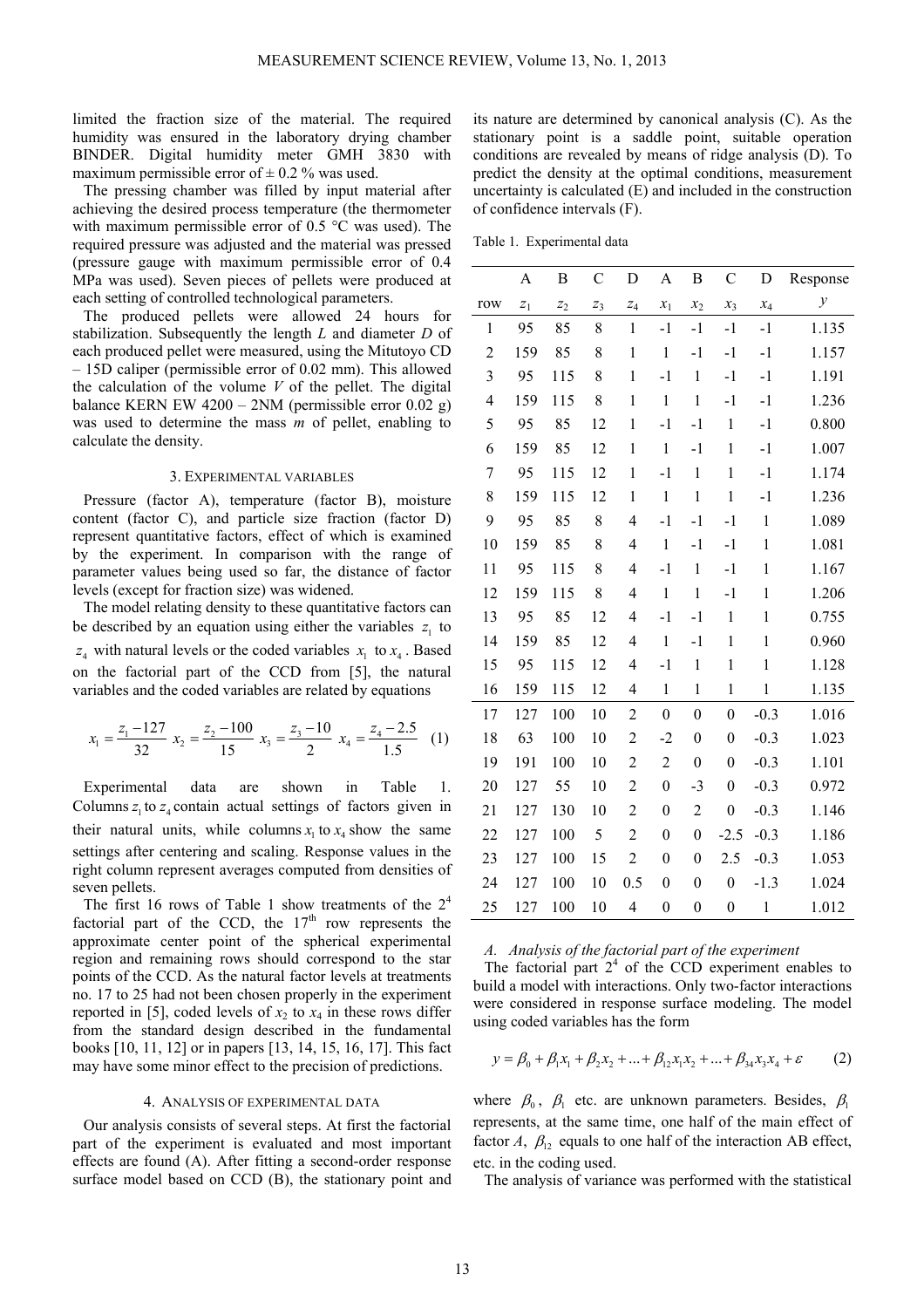packet SAS. Only effects A, B, C, and the interaction BC were significant with p-value less than 0.05 (details are not shown). The importance of different factors can be evaluated through partition of the total sum of squares by the factors (Table 2). At this stage of knowledge, excluding factor D from the next experimentation would seem reasonable, but in spite of it, all four factors were comprised in the augmented experiment in [5].

Table 2. Partition sum of squares by factors,  $2<sup>4</sup>$  factorial, PROC RSREG

|   |   | <b>Factor DF Sum of Squares Mean Square F Value Pr &gt; F</b> |          |       |        |
|---|---|---------------------------------------------------------------|----------|-------|--------|
|   | 4 | 0.035319                                                      | 0.008830 | 3.66  | 0.0936 |
| B | 4 | 0.184549                                                      | 0.046137 | 19.13 | 0.0031 |
| C | 4 | 0.121882                                                      | 0.030471 | 12.64 | 0.0080 |
|   |   | 0.011563                                                      | 0.002891 |       |        |

## *B. Analysis of the Central Composite Experiment*

Considering four factors, the central composite design arises by combining the original  $2<sup>4</sup>$  factorial design with 8 star points at the distance  $\pm \alpha$  from the center (0,0,0,0) (in coded units) of the experimental region. Moreover, two or more runs at (0,0,0,0) are commonly replicated. To achieve the same accuracy of predictions at the same distance from the center,  $\alpha = \sqrt[4]{2^4} = 2$  is chosen (Table 3), see [10, 11, 12].

Table 3. Star points in coded units

| A              | В     | C               | D     |
|----------------|-------|-----------------|-------|
| $x_1$          | $x_2$ | $\mathcal{X}_3$ | $x_4$ |
| -2             | 0     | 0               | 0     |
| $\overline{2}$ | 0     | 0               | 0     |
| 0              | $-2$  | 0               | 0     |
| 0              | 2     | 0               | 0     |
| 0              | 0     | -2              | 0     |
| 0              | 0     | 2               | 0     |
| 0              | 0     | 0               | -2    |
| 0              | 0     | 0               | 2     |

Comparing Table 3 with the corresponding rows of Table 1 implies that some star points and the center point were not chosen properly. In spite of this, the second-order model corresponding to model (2) with added second-order terms can be constructed

$$
y = \beta_0 + \beta_1 x_1 + \dots + \beta_{12} x_1 x_2 + \dots + \beta_{11} x_1^2 + \dots + \beta_{44} x_4^2 + \varepsilon \tag{3}
$$

Again, results in Table 4 clearly confirm uselessness of factor D. After excluding D and relating interactions, a new model was fitted. Details are given in Table 5. As can be seen, particularly the effects of B and C and their interaction are important. The mean square error of the fitted response surface read from the output of PROC RSREG (not displayed) which will be needed for interval estimation, was

$$
SS_E / (n-p) = 0.057099 / (25-10) = 0.003807 ,
$$

where  $SS<sub>F</sub>$  denotes the residual sum of squares, *n* the number of observations and *p* the number of model parameters (rows in Table 5).

Table 4. Partition sum of squares by factors, CCD, PROC RSREG

|   |    | <b>Factor DF</b> Sum of Squares Mean Square F Value Pr > F |          |       |          |
|---|----|------------------------------------------------------------|----------|-------|----------|
| A | 5. | 0.045557                                                   | 0.009111 | 2.30  | [0.1228] |
| B | 5  | 0.194773                                                   | 0.038955 | 9.83  | [0.0013] |
| C | 5  | 0.141049                                                   | 0.028210 | 7 1 2 | 0.0044   |
| D |    | 0.017490                                                   | 0.003498 | 0.88  | 10.5264  |

Table 5. Estimated parameters, PROC RSREG

| <b>Parameter DF </b> |   |             | Estimate Standard Error tvalue $\Pr  t $ |                      |
|----------------------|---|-------------|------------------------------------------|----------------------|
| <b>Intercept</b>     |   | 1.031108    | 0.028078                                 | $36.72 \times 0001$  |
| $\mathsf{A}$         | 1 | 0.030625    | 0.012594                                 | 2.43 0.0280          |
| B                    |   | 0.076036    | 0.012453                                 | $6.11$ \ $\leq$ 0001 |
| $\mathcal{C}$        |   | $-0.049105$ | 0.011557                                 | $-4.25 0.0007$       |
| $A^*B$               |   | $-0.017062$ | 0.015424                                 | $-1.11 0.2861$       |
| $A*C$                |   | 0.023938    | 0.015424                                 | 1.55 0.1415          |
| $B*C$                |   | 0.050812    | 0.015424                                 | 3.29 0.0049          |
| $A^*A$               |   | 0.014125    | 0.013923                                 | 1.01 0.3264          |
| $B*B$                | 1 | 0.016259    | 0.008312                                 | 1.96 0.0693          |
| $C*C$                |   | 0.016765    | 0.008807                                 | 1.90 0.0763          |

## *C. Canonical Analysis*

After fitting the response surface, the location and nature of the stationary point were determined. In matrix notation, the fitted model has the form

 $\hat{v} = b_0 + x^T b + x^T \hat{B} x$ , (4)

where

$$
\mathbf{x}^{T} = (1 x_1 x_2 x_3 x_1 x_2 ... x_2 x_3 x_1^2 ... x_3^2),
$$
  
\n
$$
b_0 = 1.031108,
$$
  
\n
$$
\mathbf{b} = \begin{bmatrix} 0.030625 \\ 0.076036 \\ -0.049105 \end{bmatrix},
$$
  
\n
$$
\hat{\mathbf{B}} = \begin{bmatrix} 0.014125 & -0.008531 & 0.011969 \\ -0.008531 & 0.016259 & 0.025406 \\ 0.011969 & 0.025406 & 0.016765 \end{bmatrix}, \text{ see Table 5.}
$$

The stationary point is

$$
\boldsymbol{x}_s = -\frac{1}{2}\hat{\boldsymbol{B}}^{-1}\boldsymbol{b} = \begin{bmatrix} 0.763585 \\ 0.820396 \\ -0.790467 \end{bmatrix} \text{(in coded units)}
$$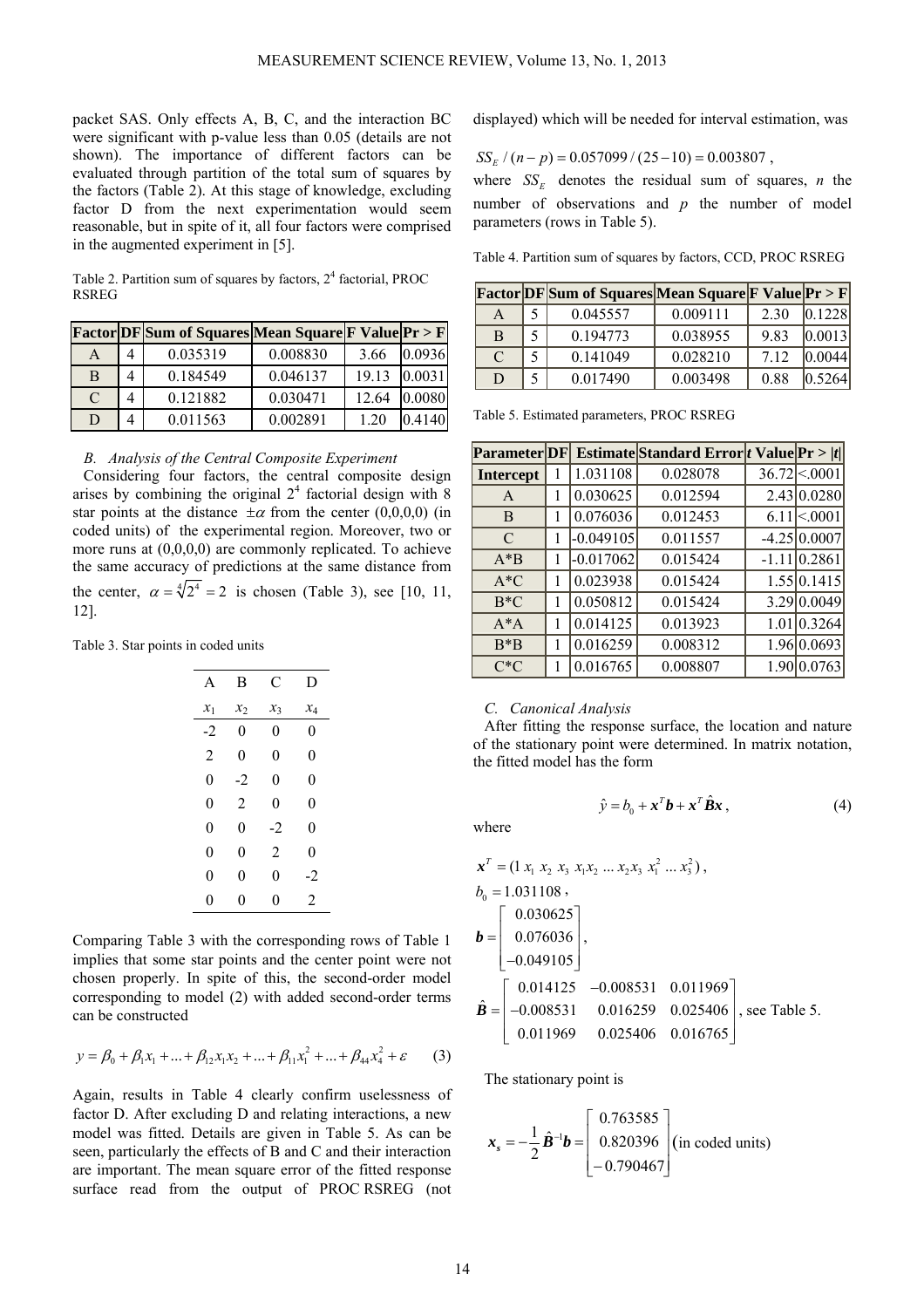





Fig. 1. Fitted quadratic response surfaces

or 
$$
z_s = \begin{bmatrix} 175.9 \\ 123.3 \\ 6.0 \end{bmatrix}
$$
 (in the natural units, as follows from (1)).

The eigenvalues of the matrix  $\hat{\mathbf{B}}$  are  $\lambda_1 = 0.262823$ ,  $\lambda_2 = 0.091287$ ,  $\lambda_3 = -0.091207$ . Mixed signs of the eigenvalues imply that the stationary point is a saddle point, see [11, 12]. The predicted response at the saddle point, i.e. at  $z_1 = 176$  MPa,  $z_2 = 123$  °C, and  $z_3 = 6$  % is 1.162  $kg/dm<sup>3</sup>$ .

Three-dimensional surfaces plotted against different pairs of factors are displayed in Fig.1. The third factor is always set to its level at the center point.

## *D. Ridge Analysis*

To get a better idea about behaviour of the response in the neighbourhood of the saddle point, ridge analysis was performed using PROC RSREG. It consists in maximization of the predicted response given by (4) subject to the constraint  $\mathbf{x}_p^T \mathbf{x}_p = R^2$ , where  $\mathbf{x}_p^T = (x_1 \ x_2 \ x_3 \ x_4)$  and R is the radius in coded units (details see [11]).

The computed ridge of maximum response for  $R \in < 0, 1 >$ is displayed in Fig. 2. It starts at the center point (the value 92.5 of *B* instead of 100 follows from the improper plan) and goes through points at specified radii corresponding to factor settings that maximize the predicted response at this radius. The predicted response values are displayed on the top, corresponding factor settings can be read on the plot below or in Table 6. This table indicates that the maximum predicted response at a distance of one coded unit from the center is  $\hat{v} = 1.329$  with the estimated standard error  $s<sub>\hat{g}</sub>$  = 0.072 and that this constrained maximum can be achieved approximately at pressure 127 MPa, temperature 77 °C, and moisture 5 %.

Table 6. Ridge analysis, PROC RSREG, uncoded factor values

| <b>Estimated Ridge of Maximum Response for Variable y</b> |                                                                 |              |                            |   |          |  |  |  |
|-----------------------------------------------------------|-----------------------------------------------------------------|--------------|----------------------------|---|----------|--|--|--|
|                                                           | <b>Uncoded Factor Values</b><br><b>Coded Estimated Standard</b> |              |                            |   |          |  |  |  |
|                                                           | <b>Radius Response</b>                                          | <b>Error</b> | A                          | B | C        |  |  |  |
| 0.0                                                       | 0.99716                                                         |              | 0.02859 127.00000 92.50000 |   | 10.00000 |  |  |  |
| 0.1                                                       | 1.02146                                                         | 0.02848      | 128.83724 94.64026         |   | 9.61534  |  |  |  |
| 0.2                                                       | 1.04426                                                         |              | 0.02795 130.20616 96.35116 |   | 9.17928  |  |  |  |
| 0.3                                                       | 1.06625                                                         |              | 0.02720 130.71395 96.51392 |   | 8.62909  |  |  |  |
| 0.4                                                       | 1.08970                                                         | 0.02711      | 130.37388 94.25291         |   | 8.03127  |  |  |  |
| 0.5                                                       | 1.11706                                                         |              | 0.02881 129.86267 91.32654 |   | 7.51494  |  |  |  |
| 0.6                                                       | 1.14919                                                         |              | 0.03289 129.36111 88.41579 |   | 7.05561  |  |  |  |
| 0.7                                                       | 1.18636                                                         |              | 0.03946 128.87812 85.57279 |   | 6.62726  |  |  |  |
| 0.8                                                       | 1.22866                                                         |              | 0.04830 128.40909 82.78418 |   | 6.21718  |  |  |  |
| 0.9                                                       | 1.27614                                                         |              | 0.05914 127.95002 80.03534 |   | 5.81880  |  |  |  |
| 1.0                                                       | 1.32883                                                         |              | 0.07174 127.49814 77.31567 |   | 5.42839  |  |  |  |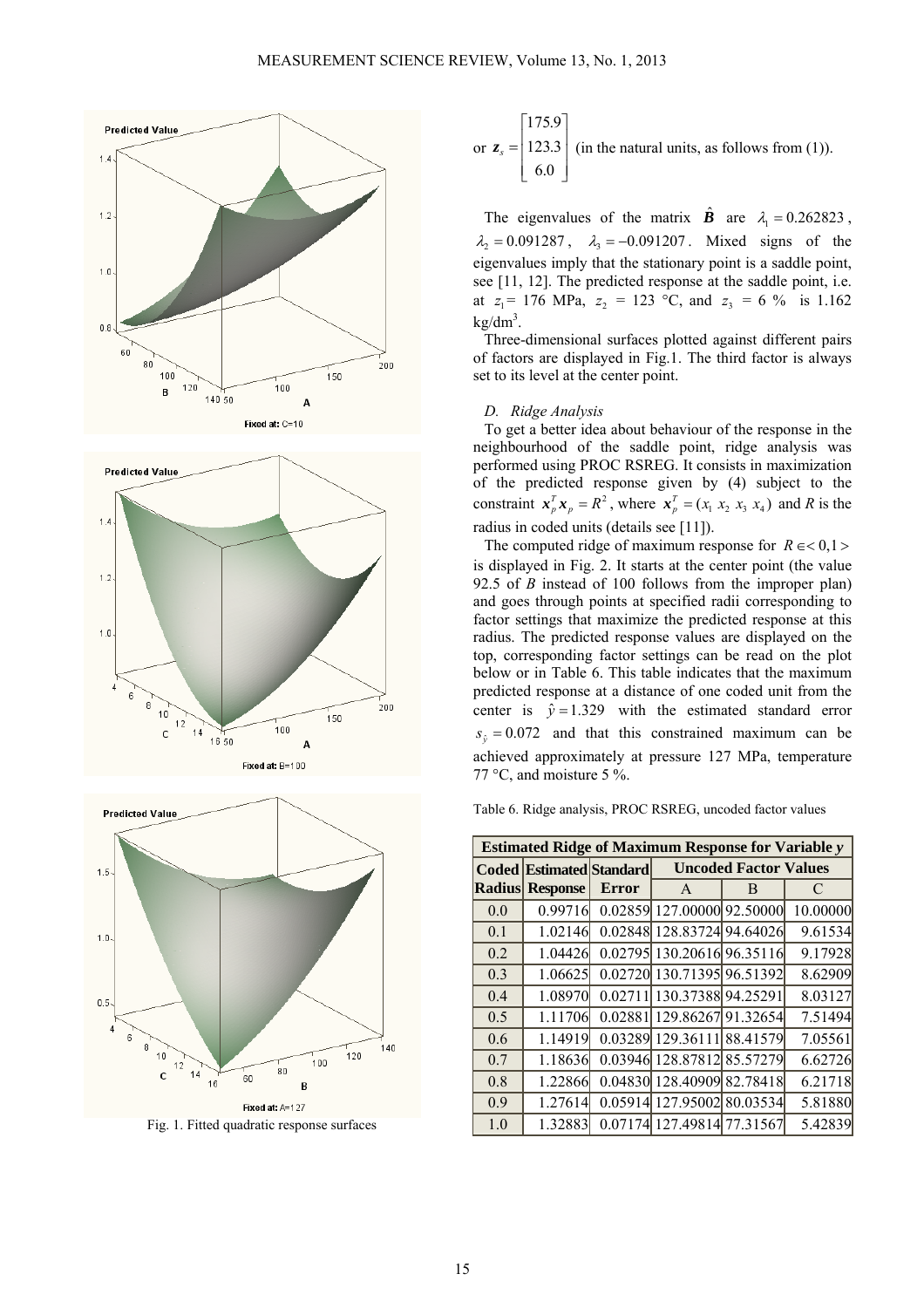

Fig. 2. Maximum response and constrained maximum conditions plotted against radius, PROC RSREG

#### *E. Measurement uncertainty at the center point*

The uncertainty of the estimate of pellet density was calculated for the center point (pressure 127 MPa, temperature 100 °C, humidity 10 %, fraction size 2 mm). Seven pellets were produced (see Table 7).

Table 7. Measured and calculated values at the center point, *s* denotes the sample standard deviation

| <b>Specimen</b> Diameter<br>No. | (dm)    | Length<br>(dm) | <b>Mass</b><br>(kg) | <b>Volume</b><br>(dm <sup>3</sup> ) | <b>Density</b><br>$(kg/dm^3)$ |
|---------------------------------|---------|----------------|---------------------|-------------------------------------|-------------------------------|
|                                 | 0.2003  | 0.3509         | 0.01161             | 0.01105                             | 1.05055                       |
| 2                               | 0.2003  | 0.2464         | 0.00659             | 0.00776                             | 0.84921                       |
| 3                               | 0.2008  | 0.2280         | 0.00576             | 0.00722                             | 0.79816                       |
| 4                               | 0.2002  | 0.3371         | 0.01200             | 0.01061                             | 1.13142                       |
| 5                               | 0.2006  | 0.2622         | 0.00877             | 0.00828                             | 1.05885                       |
| 6                               | 0.2003  | 0.4229         | 0.01434             | 0.01332                             | 1.07666                       |
| 7                               | 0.2003  | 0.4055         | 0.01464             | 0.01277                             | 1.14635                       |
| Average                         | 0.2004  | 0.32186        | 0.01053             | 0.01014                             | 1.01589                       |
| S                               | 0.00022 | 0.07783        | 0.00356             | 0.00244                             | 0.13681                       |

The following equation was used for calculating the pressed pellet density  $\rho = V/m$ .

An estimate of the density is represented by the arithmetic mean obtained out of  $r = 7$  calculated densities of the individual pressed pellets, i.e.  $\bar{\rho} = 1.015887 \text{ kg/dm}^3$ .

The standard uncertainty of the estimate  $\bar{\rho}$ , calculated by the type A method, can be expressed as

$$
u_{A}(\overline{\rho}) = \frac{s_{\rho}}{\sqrt{n}} = \frac{0.136808}{\sqrt{7}} = 0.051709 \text{ kg/dm}^3.
$$

When calculating the standard uncertainty determined by the type B method, only the effect of permissible errors of the individual measuring instruments was assumed. As the same measuring instrument was used for measurement of both the length and diameter of the pellet, covariances were included as well. For model  $\rho = V/m$  we get

$$
u_{\rm B}^2(\overline{\rho}) = C^2(m) \cdot u_{\rm B}^2(m) + C^2(V) \cdot u_{\rm B}^2(V) \tag{5}
$$

where  $C(m)$  and  $C(V)$  are sensitivity coefficients

$$
C(m) = \left(\frac{\partial \rho}{\partial m}\right) = \frac{1}{\overline{V}} = \frac{1}{0.01014} = 98.5823258 \text{ dm}^3
$$

$$
C(V) = \left(\frac{\partial \rho}{\partial V}\right) = -\frac{\overline{m}}{\overline{V}^2} = -\frac{0.01053}{0.01014^2} = -102.336 \text{ kg/dm}^2
$$

The uniform probability distribution is assumed for the digital balance KERN EW 4200 – 2NM, while the maximum permissible error  $\Delta_{\text{per}}$ , stated in certificate, reaches 0.02 g. Then  $u_B(m) = \Delta_{per}/\sqrt{3} = 1.1547 \cdot 10^{-5}$  kg.

When determining  $u_B(V)$ , we employ the model of volume *V* measurement in the form  $V = \pi D^2 L / 4$ .

Then [18]

$$
u_{\rm B}^{2}(V) = C^{2}(D) \cdot u_{\rm B}^{2}(D) + C^{2}(L) \cdot u_{\rm B}^{2}(L) ++ 2C(D) \cdot C(L) \cdot u_{\rm B}(D, L)
$$
 (6)

where sensitivity coefficients *C*(*D*) and *C*(*L*) are

$$
C(D) = \left(\frac{\partial V}{\partial D}\right) = \frac{2\pi\overline{D}}{4}\overline{L} = \frac{\pi \cdot 0.2004 \cdot 0.32186}{2} =
$$
  
= 0.101265 dm<sup>2</sup>

$$
C(L) = \left(\frac{\partial V}{\partial L}\right) = \frac{\pi \cdot \overline{D}^2}{4} = \frac{\pi \cdot 0.2004^2}{4} = 0.031526 \text{ dm}^2
$$

The length *L* and the diameter *D* of the pressed products were measured by the same instrument Mitutoyo CD – 15D, then  $u_B(D) = u_B(L)$  and they can be evaluated according to the measuring instrument certificate which reads maximum permissible error of 0.02 mm. Based on a large number of experiments carried out on the digital caliper, it has shown that errors of calipers behave according to normal distribution regardless of the manufacturer and the calibration point [19]. Then for the containment probability 95 %,  $u_{\text{B}}(D) = u_{\text{B}}(L) = \Delta_{\text{per}}/2 = 1 \cdot 10^{-4}$  dm.

As both the pressed product diameter and length were measured by the same instrument, the data are correlated and the correlation is calculated as

$$
u_{\mathrm{B}}(D, L) = r_{L, D} \cdot u_{\mathrm{B}}(D) u_{\mathrm{B}}(L)
$$

While the error of measuring instrument is considered as the only uncertainty source, we assume  $r_{L,D} = 1$ . Then  $u_{\text{B}}(D,L) = 1 \cdot u_{\text{B}}(D) u_{\text{B}}(L) = 1 \cdot 10^{-8} \text{ dm}^2$ .

After substituting to (6) we get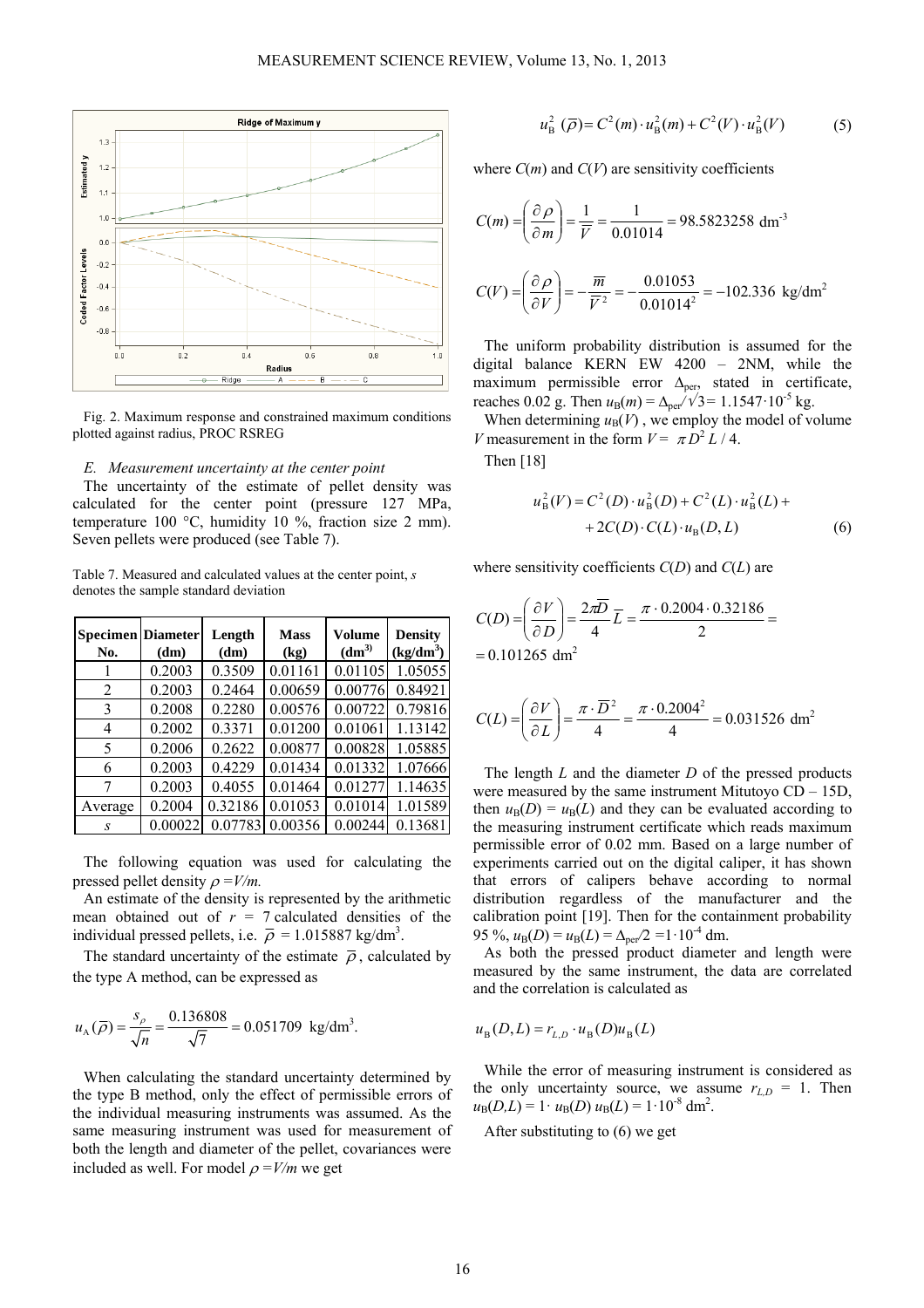$$
u_{\rm B}^{2}(V) = C^{2}(D) \cdot u_{\rm B}^{2}(D) + C^{2}(L) \cdot u_{\rm B}^{2}(L) +
$$
  
+2C(D) \cdot C(L) \cdot u\_{\rm B}(D, L) = 1.76334 \cdot 10^{-10} \text{ kg}^{2}/\text{dm}^{6}

and subsequently to the equation (5)

$$
u_{\rm B}^2(\overline{\rho}) = C^2(m) \cdot u_{\rm B}^2(m) + C^2(V) \cdot u_{\rm B}^2(V) = 3.1425 \cdot 10^{-6}
$$
  
kg<sup>2</sup>/dm<sup>6</sup>.

The combined standard uncertainty  $u<sub>C</sub>$  of the pressed product density is calculated as

$$
u_{\rm C}(\bar{\rho}) = \sqrt{u_{\rm A}^2(\bar{\rho}) + u_{\rm B}^2(\bar{\rho})} = 0.051709 \approx 0.052
$$
 kg/dm<sup>3</sup>.

It seems obvious that uncertainty of measurement at the center point is caused only by variation of measured data, thus  $u_{\rm C}(\overline{\rho}) \approx u_{\rm A}(\overline{\rho})$ . Type-A uncertainty at the other experimental points can be determined accordingly, with the use of sample variances given in Table 8. As the Levene's test for assessing variance homogeneity is not significant (pvalue as high as 0.0570), the sample variances at all 25 experimental points can be pooled by taking the average variance of 0.006638. Then the overall measurement uncertainty  $u_{\lambda}(\bar{\rho})$  can be set to  $\sqrt{0.006638/7} = 0.030795$ . This uncertainty is considered in construction of prediction limits.

#### *F. Prediction interval*

100(1− $\alpha$ ) % prediction interval for  $\overline{\rho}$  at the optimal operational conditions is constructed according to the formula known from regression analysis

$$
\hat{\mathcal{Y}}_o \pm t_{1-\alpha/2} (V_{ef}) \hat{\sigma} \sqrt{1 + \mathbf{x}_o^T (\mathbf{X}^T \mathbf{X})^{-1} \mathbf{x}_o} \,, \tag{7}
$$

where  $\hat{y}_o$  denotes the estimated optimal density 1.328825, *X* is the design matrix of type  $25 \times 10$ ,  $\mathbf{x}_o^T$  is the row vector (1 127.498 77.316 5.428 ....),  $\hat{\sigma}$  is the estimated standard deviation of the random component  $\varepsilon$  in model (3) and  $t_{1-\alpha/2}(\nu)$  denotes the upper percentile of the Student distribution with  $\nu$  degrees of freedom that correspond to the way of  $\sigma$  estimation. Unlike in common CCD applications, the measurement uncertainty cannot be neglected and is added to the experimental error estimated by means of  $\hat{\sigma}_E^2 = SS_E / (n-p)$  (see paragraph B), i.e.

$$
\hat{\sigma}^2 = \hat{\sigma}_E^2 + u_A^2 \tag{8}
$$

The effective degrees of freedom are given by Welch-Satterthwaite equation [20], i.e.

$$
V_{ef} \approx \hat{\sigma}^4 / (\hat{\sigma}_E^4 / v_1 + u_A^4 / v_2), \tag{9}
$$

where  $v_1 = n - p = 25 - 10 = 15$ ,  $v_2 = 25(r - 1) = 150$ . Accordingly,  $\hat{\sigma}^2 = 0.003807 + 0.000948 = 0.004755$ ,  $v_{ef} \approx 23$ ,  $t_{0.975}$ (23) = 2.069, and the 95 % prediction interval is (1.110; 1.548). As can be seen, the lower prediction limit is higher than  $1\text{kg/dm}^3$  and so the requirement on the sufficiently high density is met.

Table 8. Characteristics of density at experimental points

|                | A     | В     | C              | D                |                |          |
|----------------|-------|-------|----------------|------------------|----------------|----------|
| row            | $z_1$ | $z_2$ | $\mathbb{Z}_3$ | $\overline{z}_4$ | $\overline{y}$ | $s^2$    |
| 1              | 95    | 85    | 8              | 1                | 1.135          | 0.001258 |
| $\overline{c}$ | 159   | 85    | 8              | $\mathbf{1}$     | 1.157          | 0.001384 |
| 3              | 95    | 115   | 8              | 1                | 1.191          | 0.002513 |
| $\overline{4}$ | 159   | 115   | 8              | $\mathbf{1}$     | 1.236          | 0.001332 |
| 5              | 95    | 85    | 12             | 1                | 0.800          | 0.00727  |
| 6              | 159   | 85    | 12             | $\mathbf{1}$     | 1.007          | 0.009572 |
| 7              | 95    | 115   | 12             | $\mathbf{1}$     | 1.174          | 0.007584 |
| 8              | 159   | 115   | 12             | $\mathbf{1}$     | 1.236          | 0.006393 |
| 9              | 95    | 85    | 8              | 4                | 1.089          | 0.001384 |
| 10             | 159   | 85    | 8              | 4                | 1.081          | 0.002974 |
| 11             | 95    | 115   | 8              | 4                | 1.167          | 0.003207 |
| 12             | 159   | 115   | 8              | 4                | 1.206          | 0.001062 |
| 13             | 95    | 85    | 12             | 4                | 0.755          | 0.006349 |
| 14             | 159   | 85    | 12             | 4                | 0.960          | 0.006146 |
| 15             | 95    | 115   | 12             | 4                | 1.128          | 0.004268 |
| 16             | 159   | 115   | 12             | 4                | 1.135          | 0.001377 |
| 17             | 127   | 100   | 10             | $\overline{c}$   | 1.016          | 0.018716 |
| 18             | 63    | 100   | 10             | $\overline{c}$   | 1.023          | 0.008629 |
| 19             | 191   | 100   | 10             | $\overline{c}$   | 1.101          | 0.020944 |
| 20             | 127   | 55    | 10             | $\overline{c}$   | 0.972          | 0.006323 |
| 21             | 127   | 130   | 10             | $\overline{c}$   | 1.146          | 0.003376 |
| 22             | 127   | 100   | 5              | $\overline{c}$   | 1.186          | 0.002007 |
| 23             | 127   | 100   | 15             | $\overline{2}$   | 1.053          | 0.017137 |
| 24             | 127   | 100   | 10             | 0.5              | 1.024          | 0.014276 |
| 25             | 127   | 100   | 10             | 4                | 1.012          | 0.010476 |

### 5. DISCUSSION

As was already mentioned, the design of the experiment in [5] slightly differred from the CCD recommended in literature. Natural factor levels in the augmented part of the CCD experiment were not in agreement with  $\alpha = 2$  and replicated measurements at the center point were not conducted. This fact may affect more the accuracy of estimates than the result in terms of optimal conditions. It should be also noted that the spherical CCD used in [5] is not the only possible design; the cuboidal CCD can be used where the factor levels from the factorial part cannot be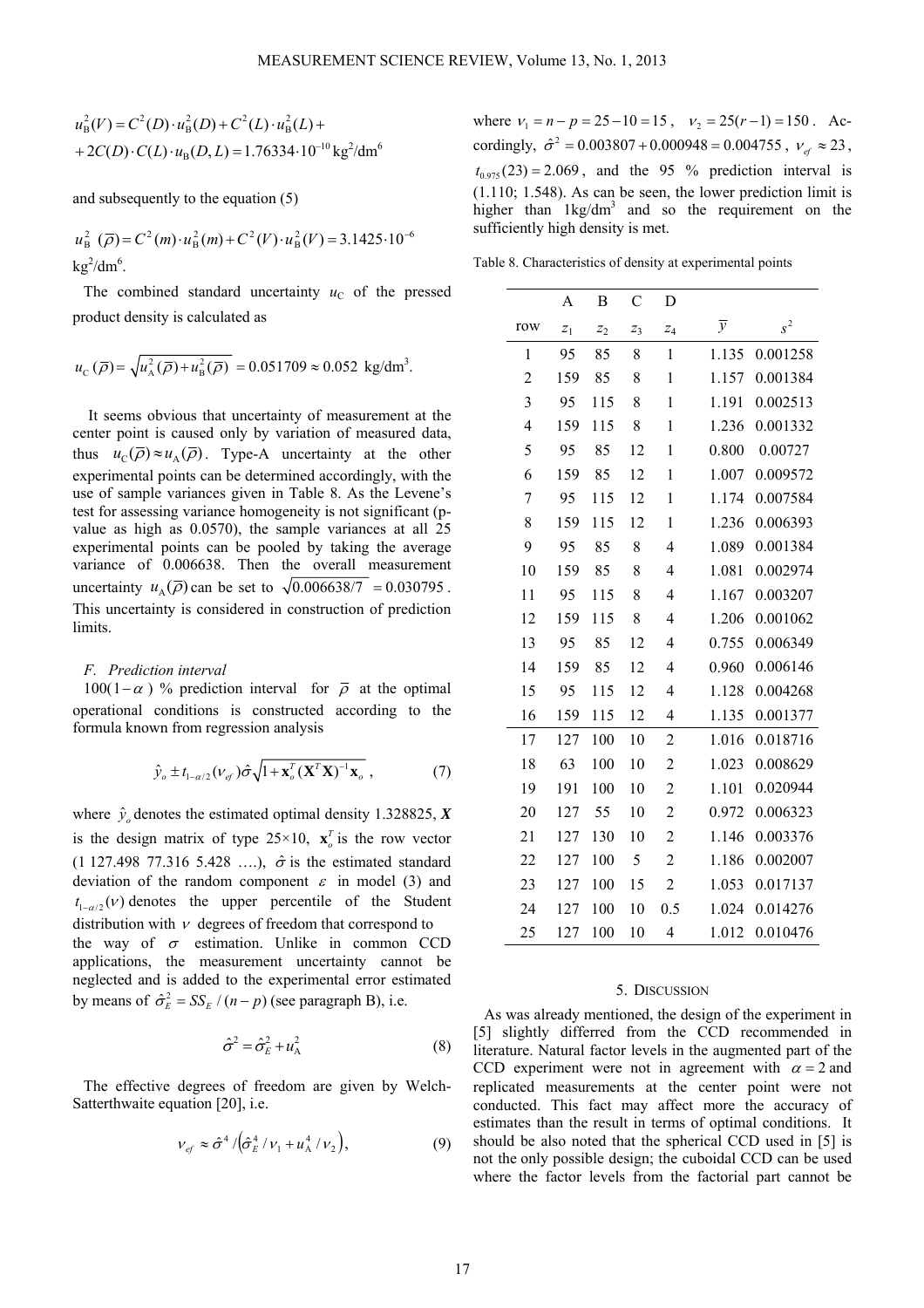exceeded (see [11]). A special remark should be made about the particle size fraction; the particle size fraction cannot be controlled entirely in the experiment because only its upper limit is guaranteed and so different factor levels are overlapping.

As for the evaluation of experimental data, it needs to be emphasised that seven measurements at each experimental point are not true replications because they are obtained by a single experimental setting. This situation is usually handled as was shown in this paper, i.e. averages from samples of size seven are evaluated instead of individual response values. Then a negligible measurement uncertainty is assumed, though. It is not the case here and so we contemplated two approaches. The first consists in treating individual measurements as replications and neglecting measurement uncertainties, the other in treating averages and taking measurement uncertainties into consideration. The former approach is not recommended for the reason that a great number of pseudoreplications imply that many tested effects may falsely appear significant.

In the latter approach, determination of the measurement uncertainty is required. In the analysis of CCD experiments the experimental error is estimated by means of runs replicated at the center point. We mimicked this approach and calculated the combined measurement uncertainty at this point. As the type-B uncertainty was negligible in comparison with the type-A, only A-uncertainties were taken into account and averaged over all twenty five experimental points.

To decrease the type-A uncertainty of density (and so a more precise prediction based on the model), causes of the large variation should be found. One of them might be the not truly cylindrical shape of pellets and in such case a more sophisticated measurement of their dimensions should be designed.

Determination of the stationary point is realizable by means of most statistical software products. Application of ridge analysis assumes either suitable statistical software (SAS, R etc.) or a macro for constrained optimization. Modification of the formula for the prediction interval follows from basic statistical principles.

## 6. CONCLUSIONS

At present, the trial and error method is often used when technological parameters in compaction processes are set. The paper shows how data from the suitably designed experiment can be used to find the operational conditions that ensure the optimal density of pellets, and represents a significant contribution to the research in this field.

With the present method of density indirect measurement, the type-A measurement uncertainty, beside the experimental error, must be considered for prediction based on the response surface model. To verify whether the predicted density is high enough, the lower prediction limit is used. It guarantees (at the considered confidence level) that the real density at the given setting measured in the same way, i.e. expressed as the average from the sample of the same size as was used in the experiment, will not be lower than the limit.

### ACKNOWLEDGMENT

This work was supported by the Agency of the Ministry of Education of the Slovak Republic, VEGA grant No. 1/0120/12 and by SKODA AUTO a.s., IGA/2012/9.

### **REFERENCES**

- [1] DIN 51731:1996 Testing of solid fuels compressed untreated wood, requirements and testing. Berlin, Germany: Deutsches Institut für Normung
- [2] DIN PLUS: 2002 Certification Scheme. Wood pellets for use in small furnaces. Berlin, Germany. DIN CERTCO - Gesellschaft für Konformitätsbewertung mbH
- [3] Mani, S., Tabil, L. G., Sokhansanj, S. (2006). Effects of compressive force, particle size and moisture content on mechanical properties of biomass pellets from grasses*. Biomass and Bioenergy* 30 (7), 648–654
- [4] Križan, P., Šooš, Ľ., Matúš, M. (2010). Optimalisation of briquetting machine pressing chamber geometry. *Machine Design*. s. 19-24
- [5] Svátek, M. (2010). *Vplyv vybraných parametrov na kvalitu výliskov*. (In Slovak). Unpublished doctoral dissertation, Slovak University of Technology, Bratislava, Slovak Republic.
- [6] Svátek, M., Križan, P., Šooš, Ľ., Kureková, E. (2009). Education of parameter impact on final briquettes quality. In Proceedings of the 7th International Conference on Measurement. Smolenice, Slovak Republic.
- [7] Križan, P., Šooš, Ľ., Matúš, M., Svátek, M., Vukelič, D. (2010). Evaluation of measured data from research of parameters impact on final briquettes density. *Aplimat - Journal of Applied Mathematics* 3 (3), 68- 76
- [8] Kosarevsky, S.V., Latypov, V.N. (2012): Practical Procedure for Position Tolerance Uncertainty Determination via Monte-Carlo Error Propagation. *Measurement Science Review* 12 (1), 1-7*.*
- [9] Zhang, F., Qu, X. (2012). Fusion Estimation of Point Sets from Multiple Stations of Spherical Coordinate Instruments Utilizing Uncertainty Estimation Based on Monte Carlo*. Measurement Science Review* 12 (2), 40-45*.*
- [10] Likeš, J. (1968). *Navrhování průmyslových experimentů*. (in Czech) Praha: SNTL.
- [11] Myers, R.H., Montgomery, D.C. (2002). *Response Surface Methodology: Process and Product Optimization Using Designed Experiments*. New York: John Wiley & Sons.
- [12] Wu, C.F.J., Hamada, M. (2000): *Experiments: Planning, Analysis, and Parameter Design Optimization.* New York: John Wiley & Sons.
- [13] Ahmadi, M., Vahabzadeh, F., Bonakdarpour, B., Mofarrah, E., Mehranian, M. (2005). Application of the central composite design and response surface methodology to the advanced treatment of olive oil processing wastewater using Fenton's peroxidation. *Journal of Hazardous Materials* 123 (1-3), 187-195.